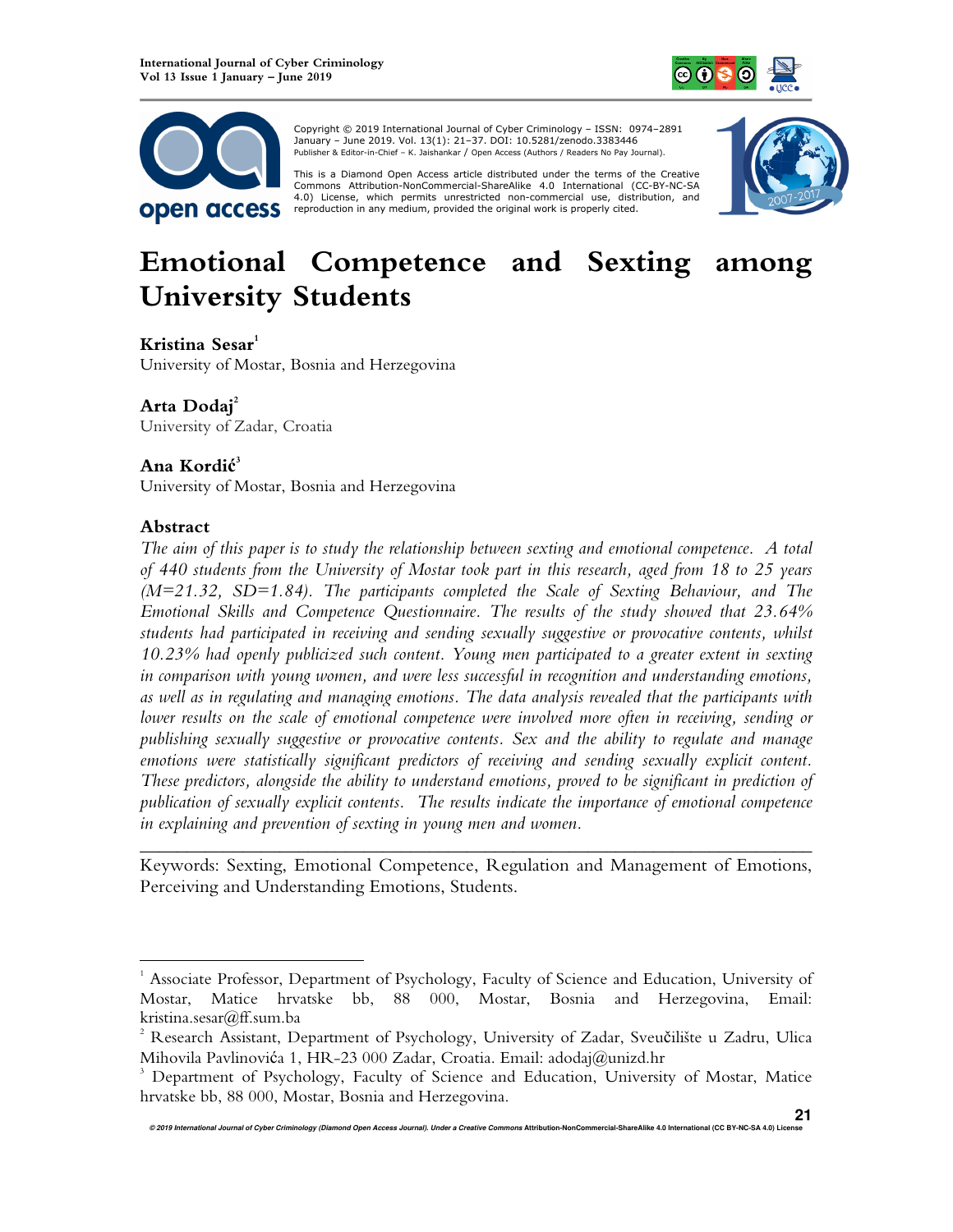#### **Introduction**

Sexting has recently become a relatively widespread phenomenon amongst young people. Complex legal, social, emotional and behavioural consequences of sexting are increasingly arousing the interest and concern of scientists and professionals. Originally this concept included recording and sending sexually explicit photographs by mobile phone (Roberts, 2005). In more recent times, a broader definition is being used, according to which this behaviour presumes the exchange of sexually explicit or provocative contents using a mobile phone, the internet or social networks (Chalfen, 2009; Klettke, Hallford & Mellor, 2014).

Data on the frequency of sexting vary from research to research, depending on the sample of subjects covered, the methodological aspects of the research, and the conceptual and operational difficulties related to the term "sexting". Cooper, Quayle, Jonsson and Svedin (2016), in a literature review of 88 research articles (published between 2009 and 2014) found that the frequency of sending and publication of sexually explicit messages amongst adolescents was in a range of 7% to 27%. Barrense-Dias, Berchtold, Surís and Akre (2017) in a literature review of 18 research articles (published between 2012 and 2015) found similar results, where from 2.5% to 27.6% of the adolescents were involved in active sexting, whilst between 7.1% and 60% were involved in passive sexting. Research undertaken amongst students showed that a significant proportion of them participate in this behaviour, whereby from 43% to 80% of them had participated in some form of sexting behaviour at least once (Benotsch, Martin, Snipes, & Bull, 2013; Crimmins & Seigfried-Spellar, 2014; Dir, Cyders, & Coskunpinar, 2013; Gordon-Messer, Bauermeister, Grodzinski, & Zimmerman, 2013; Klettke et al., 2014). In terms of the prevalence of sexting amongst young adults (aged from 18 to 25 years), research has shown that from 20% to 48.5% of young adults had sent or published naked or seminaked photographs or video recordings of themselves (Hudson, Fetro, & Ogletree, 2014; Reyns, Burek, Henson, & Fisher, 2013).

However, despite the inconsistent results in terms of the prevalence of sexting, the results of research consistently show that the frequency of sexting rises with age (Klettke et al., 2014; Strassberg, McKinnon, Sustaita, & Rullo, 2013). The results of research into sex differences in sexting have not produced consistent results. Some researchers did not find any differences in terms of participation in sexting between young men and young women (Benotsch et al., 2013; Dir et al., 2013; Drouin & Landgraff, 2012), whilst some found that young men in general engage in sexting more often (Delevi & Weisskirch, 2013; Jonsson, Priebe, Bladh, & Svedin, 2014; Morelli, Bianchi, Baiocco, Pezzuti, & Chirumbolo, 2016; Strassberg et al., 2013). Klettke et al. (2014) state that the results of some research indicate that young women more often send messages with provocative or sexually explicit content (Ybarra, & Mitchell, 2014), whilst young men more often receive them (Dir et al., 2013; Gordon-Messer et al., 2013).

A review of scientific studies and research into the exchange of sexually explicit contents between young people shows that there are a number of studies that aimed to identifying the characteristics that differentiate young people who exchange sexually explicit messages from those who do not participate in these activities (Dake, Price, Maziarz, & Ward, 2012; Kent, Heywood, Pitts, & Mitchell, 2015; Ricketts, Maloney, Marcum, & Higgins, 2015; Van Ouytsel, Walrave, Ponnet, & Heirman, 2015). More recently, some authors have stated that dysfunctional styles of regulating emotions may be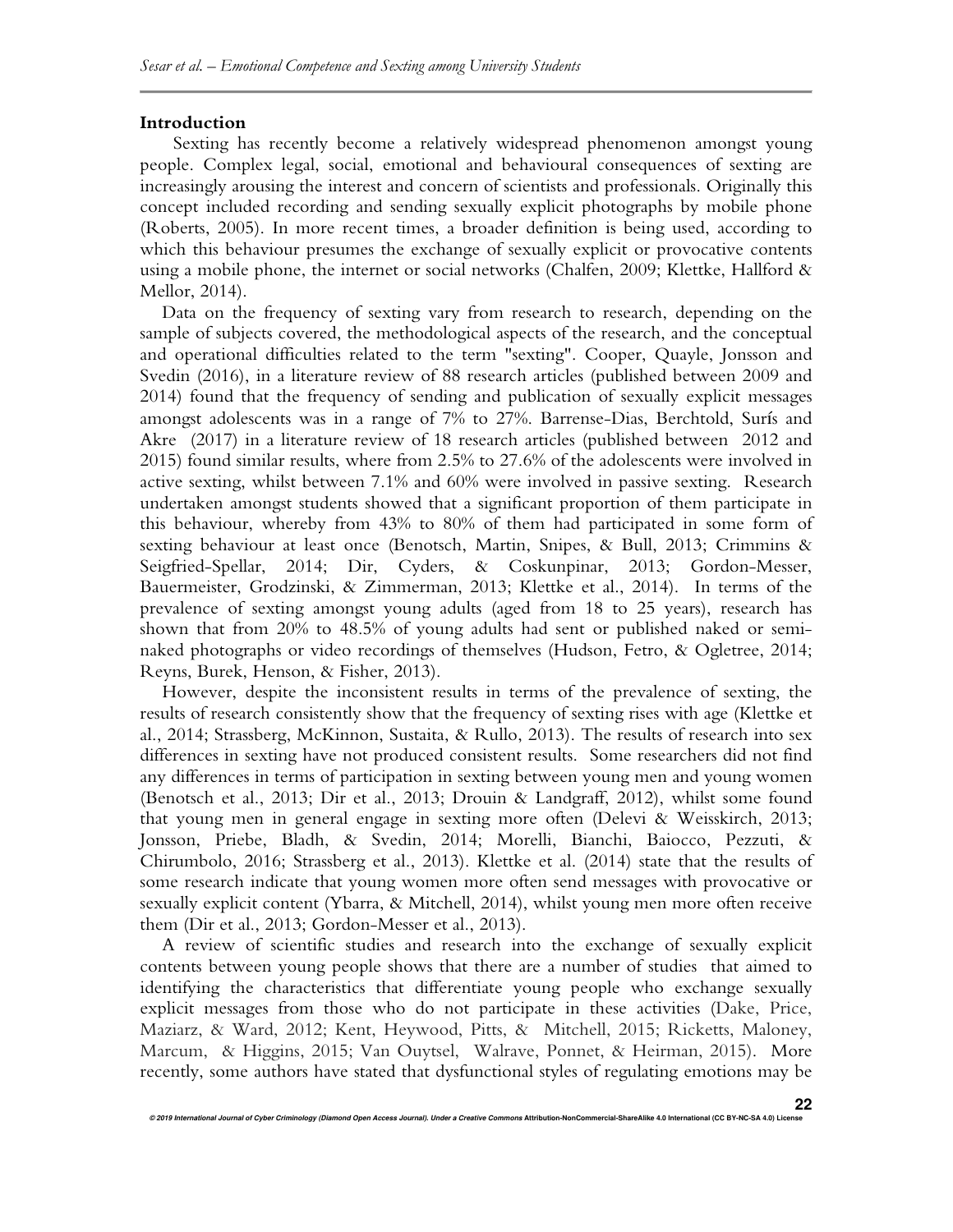

an important predictive factor for behaviour such as sexting (Cooper, Wood, Orcutt, & Albino, 2003).

The ability for emotional regulation, which is an integral part of the concept of emotional intelligence, is defined in various ways. In general it may be said that the capacity for emotional regulation encompasses the capacity to respond to stressful demands and emotional experiences in a socially acceptable, adaptive and flexible way (Morris, Silk, Steinberg, Myers, & Robinson, 2007). Strategies for regulating emotions vary in terms of their nature, effectiveness and implications for the individual psycho-social functioning. Dysfunctional forms of regulation of emotions and behaviour directed by emotions are one of the fundamental predictors of risky or problematic behaviour in adolescence (Cooper et al. 2003; Hessler, & Katz, 2010). Sexting may also relate to difficulties with managing emotions, according to recently conducted researches (Currò, 2017; Houck et al. 2014; Trub & Starks, 2017). Young people who sext have more difficulties with emotional skills and competencies, they have a lower ability to perceive and understand their own emotions and lower ability to manage their own emotions (Houck et al., 2014). These deficits may make it difficult for youth to react to others or may lead to impulsive actions driven by feelings (such as sexting). These characteristics may also lead youth to use sexting as a form of self-expression, instead of more emotionally challenging direct interactions (Houck at al., 2014). In the light of a review of the available research in this field, we established that no research has been conducted so far to examine the relationship between the emotional competence of students of both sex, and various aspects of sexting behaviour. In addition, in previous research examining the relationship between emotional competence and sexting, the ability to express and label emotions was not included, and it seemed important to examine that relationship. Therefore, our aim was to contribute to an understanding of the relationship between emotional skills and competences and sexting in a student population, and to see if the engagement of young people in sexting may be explained by a lower level of emotional competence.

This research endeavoured to examine whether differences exist in engagement in sexting and in emotional skills and competences (perceiving and understanding emotions, expressing and labelling emotions, and regulation and management of emotions) in terms of the sex of the subjects of the research (P1). Significant differences were expected in involvement in sexting between young men and young women, whereby young men more often engaged in sexting than young women. Also, significant differences were expected in emotional skills and competences between young men and young women, whereby young women would have higher results in the measurements of emotional competence in comparison with the young men (H1). The differences were studied in emotional skills and competences between subjects who engage in sexting and those who do not (P2). Here, a statistically significant difference was expected in the emotional skills and competences of subjects who sext and those who do not; it was expected that the subjects who sext would have lower results in emotional competence scores in comparison with participants who do not (H2). The research examined the relationship between emotional skills and competences and engagement in sexting (P3). It was presumed that there would be a negative correlation between the level of emotional skills and competences and sexting; a higher level of emotional competence would be correlated to a lower level of engaging in sexting (H3). Finally, the predictive value was tested of sex, age and emotional skills and competences for engaging in sexting (P4). In view of the results of research conducted so far, it was expected that sex and the level of emotional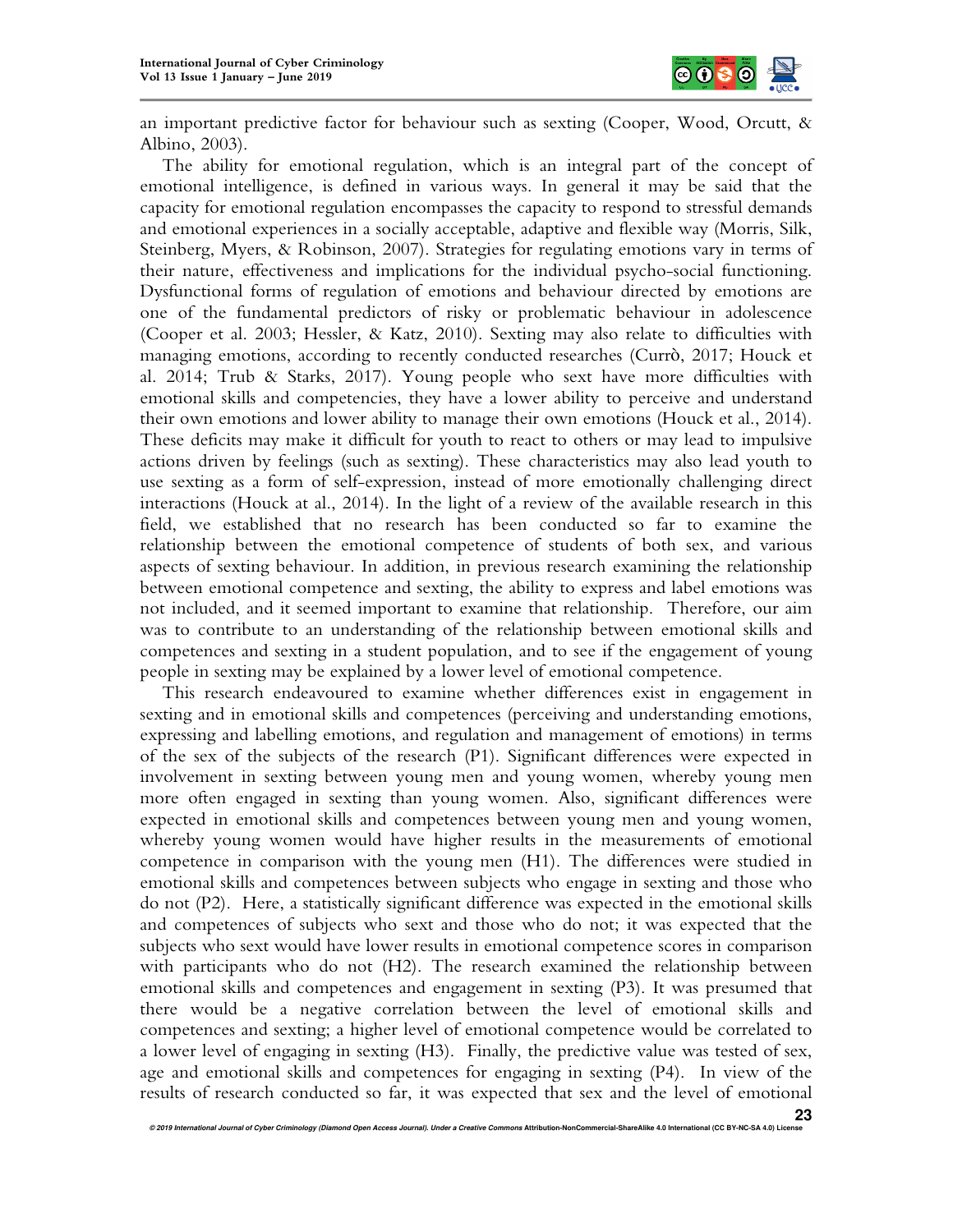skills and competences would have a significant contribution to engagement in sexting (H4).

## **Methodology**

### *a. Participants*

Four hundred and ninety-four under-graduate and graduate students from the University of Mostar took part in the study (from the Faculties of Economics, Civil Engineering, Medicine, Arts, Science, Mathematics and Education, and Law). Fifty-four participants were excluded from further analysis after inconsistencies were found in their replies, or they did not complete the survey fully. We concluded that these cases were missing at random since we did not found differences between these groups and those with completed data on a variable of interest (sexting, and emotional intelligence). The results of 440 students were processed in the research: 41% young men (N=182) and 59% young women (N=258). The age range of the students was from 18 to 25 years, and the average age of the students was 21.32 years (SD=1.84).

#### *b. Procedure*

Having obtained the approval of the Ethics Committee of the Psychology Department of the Faculty of Social Sciences and Humanities of the University of Mostar, the study was conducted in groups on students at the University of Mostar. In the beginning of the study students were informed about the aim of this study and then completed above mentioned questionnaires. After all the students had completed the questionnaire and placed them in the box provided at the back of the classroom, the authors of the research were available for all their questions related to the subject of the research.

#### *c. Measures*

### *1. The Emotional Skills and Competence Questionnaire (ESCQ, Takšić, 2002)*

Emotional intelligence as a personality trait was measured using the Emotional Skills and Competence Questionnaire (ESCQ-45, Takšić, 2002). The questionnaire contains 45 items divided into three subscales. The Perceive and Understand emotions scale has 15 items, with a theoretical range of results from 15 to 75 (e.g., When I see how someone feels, I usually know what has happened to him ), The Express and label emotion scale has 14 items with a theoretical range of results from 14 to 70 (e.g., I am able to express my emotion well), and The Manage and regulate emotion scale has 16 items with a theoretical range of results from 16 to 80 (e.g., When I am in a good mood, every problems seems soluble). Subject were asked to rate the items at 5-point scales (1 - never, 2 - seldom, 3 - occasionally, 4 - usually, 5 - always). A higher result indicates a higher level of emotional competence, or, in some scales, a greater capacity to notice and understand emotion, a greater ability to express and label emotions, and a greater ability to manage emotions. The total result of each subject for an individual scale is formed as the linear combination of the items in each scale. Earlier studies have shown that the psychometric characteristics of the ESCQ-45 are mainly satisfactory (Hajncl, Takšić, & Kuprešak, 2008; Takšić, Mohorić, & Munjas, 2006). In this research the greatest reliability was shown by the scale of "perceiving and understanding emotions" (Cronbach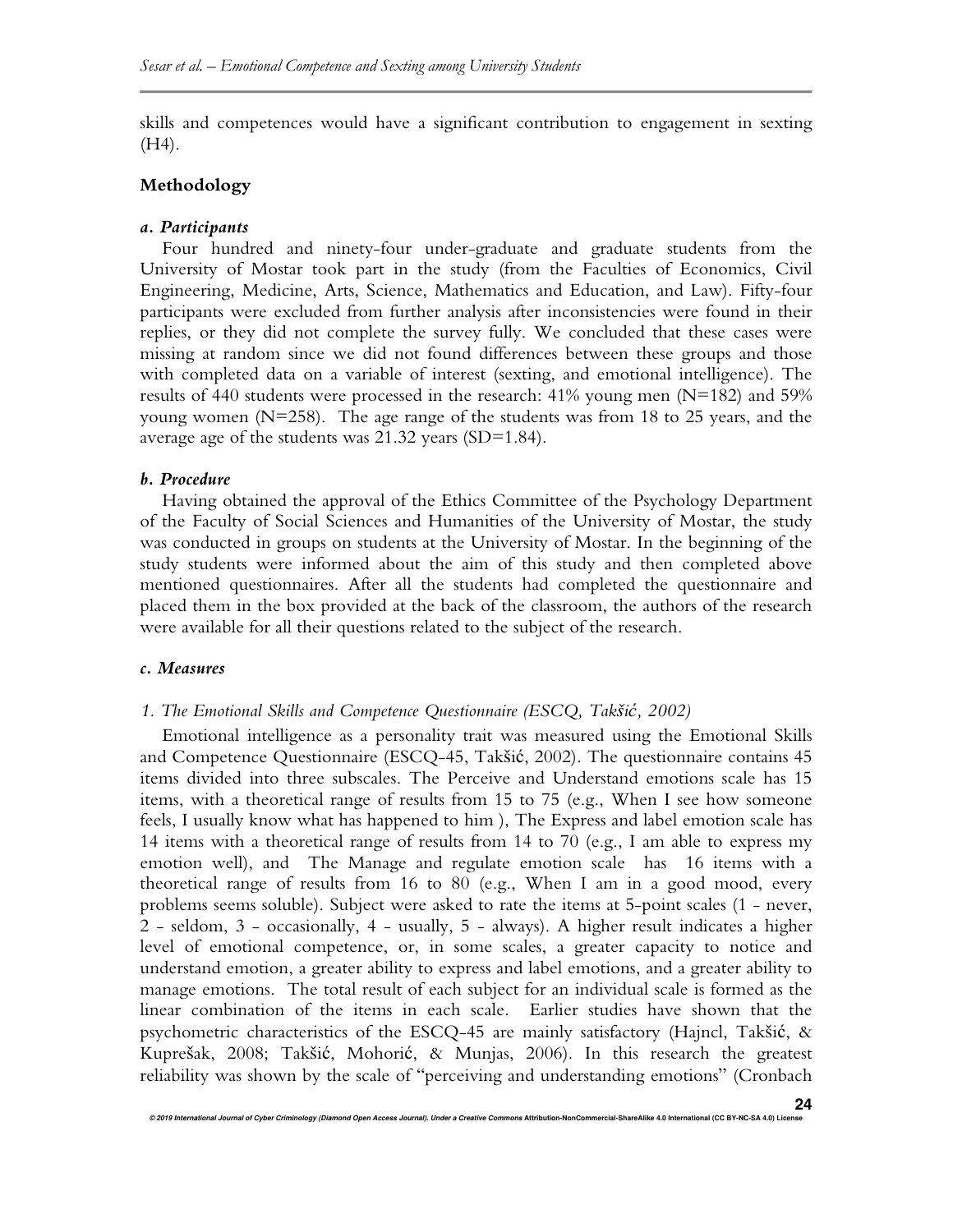

 $\alpha$ =0.86), which is in line with earlier research (Takšić et al., 2006). The scale "expressing and labelling emotions" in this research had reliability according to Cronbach  $\alpha = 0.84$ , whilst "managing and regulating emotions" scale showed Cronbach  $\alpha = 0.82$ .

## *2. Sexting Behaviours Scale (Dir, Coskunpinar, & Cyders, 2011)*

For assessment of frequency and prevalence of the engagement in the exchange of sexually suggestive or provocative messages, photographs or videos using electronic media, a modified version of the Sexting Behaviours Scale was used (SBS, Sexting Behaviors Scale, Dir et al, 2011). The original scale consists of 11 items, in which the subjects respond using a Likert scale with five levels from 1 (never) to 5 (often or every day) assessing their personal engagement in sexting. The authors reported good internal consistency expressed by the Cronbach alpha coefficient of reliability (Cronbach  $\alpha$ =0.883) (Dir et al., 2011). The internal reliability of the scale in this research was .89. For this research the scale was modified in that 18 items were created, which differ in terms of the content young people exchange (text, photos and/or videos),

Three items related to assessment of the frequency of receiving sexually suggestive or provocative text messages, photographs or video recordings (How often have you received sexually suggestive or provocative text messages through an application on your mobile phone or by internet on your computer?). Three items were used to assess the frequency of sending sexually suggestive or provocative text messages, photographs or video recordings (How often have you sent sexually suggestive or provocative photographs, using an application on your mobile phone or by internet on your computer?). Three items related to assessment of the frequency of responding to sexually suggestive or provocative text messages, photographs or video recordings which the subjects received (How often have you responded to sexually suggestive or provocative text messages, through an application on your mobile phone or by internet on your computer?). Assessment of the frequency of responses by the other person to sexually suggestive or provocative text messages, photographs and video recordings which the subjects had sent (How often has some one responded to sexually suggestive or provocative text messages you have sent, using an application on a mobile phone or by internet?) was tested using three items. And finally, for three items the frequency was tested of the publication of sexually suggestive or provocative text messages, photographs or video recordings (How often have you publicised sexually suggestive or provocative photographs, using an application on a mobile phone or by internet on your computer?). As we can see for each type of the sexting items differ in the in terms of the content youth exchange (text, photos and/or videos). Furthermore, the remaining three items related to the number of people with whom the subjects exchange sexually suggestive or provocative content and assessment of the identity of the persons with whom the subjects exchange sexually suggestive or provocative contents (1 - I do not exchange sexually suggestive or provocative text messages, photographs and/or video recordings with anyone, 2 - with friends and people I like, 3 - with the person I am dating, 4 - with the person with whom I am in an intimate relationship (e.g. boyfriend or girlfriend)), where the subjects were able to choose more than one response; and which applications they use most often to exchange sexually suggestive or provocative contents (1 - SMS, 2 - WhatsApp, 3 - Instagram, 4 - Snapchat, 5 - Facebook, 6 - Twitter, 7 - e-mail, 8 - none), where the subjects could also choose more than one response. The original version of the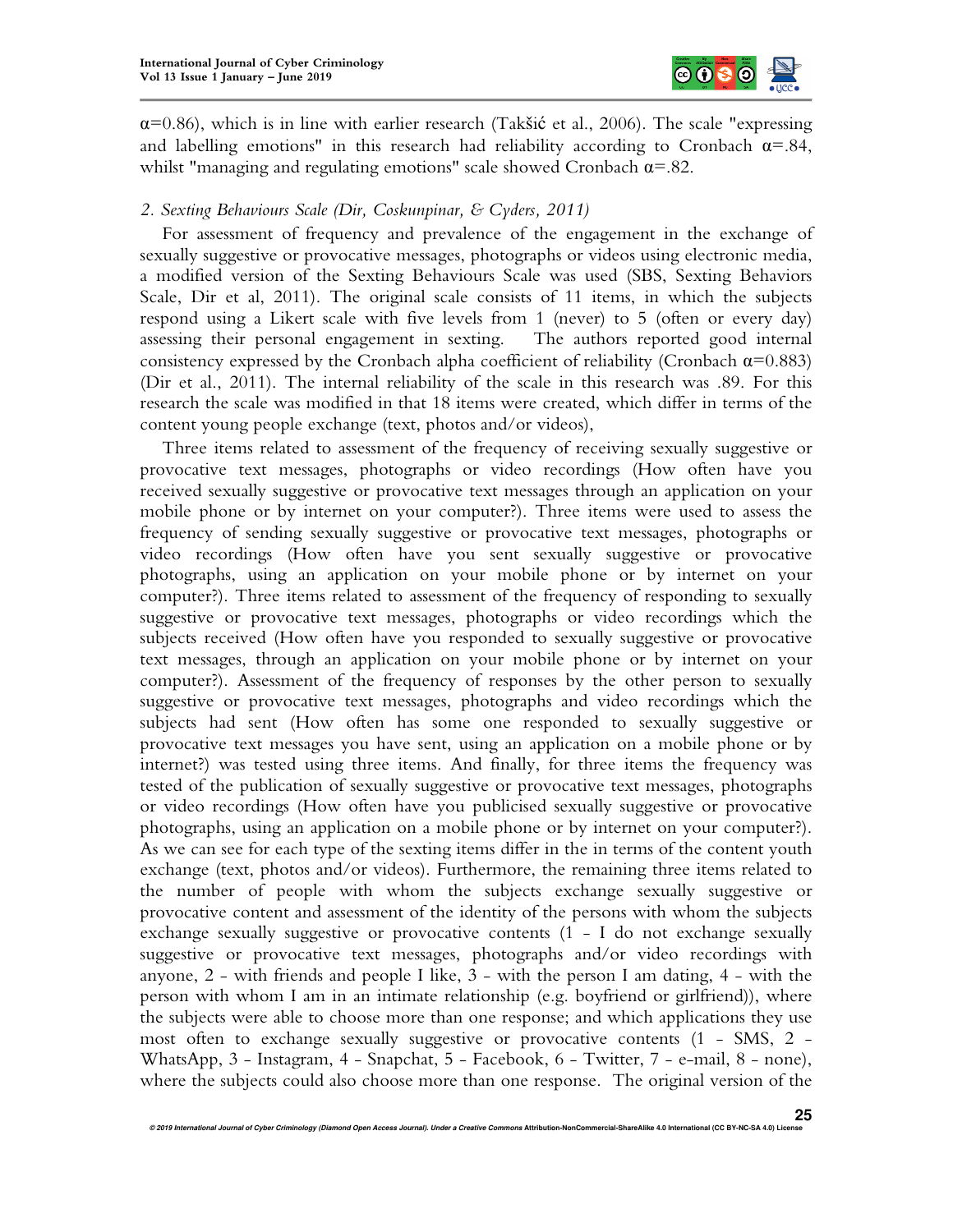scale did not take into account video recordings and popular social and communications networks, which young people use today (Twitter, WhatsApp), and therefore for this research it was modified to include the items mentioned above.

The results of exploratory factor analysis of the Sexting Scale (using the common factor method with the Guttman-Kaiser extraction criterion and a minimum eigenvalue of 1) show the existence of two factors which should be included in the final version, and which do not agree with the author's construction of the existence of three factors. This two factors were named as receiving and sending sexually suggestive or provocative contents (12 items), as well as an publication of sexually suggestive or provocative contents (3 items). According to Worthington and Whittaker (2006) it may contain a factor with a minimum of three items. The reliability indicators (from .81 to .93) and the validity of the Sexting Scale indicate the good metrical characteristics and usefulness of this questionnaire in future research (see Kordić, 2018).

#### **Results**

Before the statistical analysis itself, the normality of distribution was tested using the Shapiro-Wilk test, of the results for the scales in the Emotional Skills and Competence Questionnaire and the Sexting Behaviours Scale. It was established that only the results of the scales "perceive and understand emotions" and "express and label emotions" were normally distributed (p>.05), whilst the distribution of results on the "regulate and manage emotions" scale, and the Sexting Behaviours Scales of "receiving and sending sexually suggestive or provocative contents" and "publication of sexually suggestive or provocative content" deviated from normal  $(p<0.05)$ . The distribution of the results for "receiving and sending" and "publication of sexually suggestive or provocative contents" were positively asymmetrical, which indicates that a larger number of participants reported low levels of engagement in sexting behaviours, which was more expressed for the scale of "publication of sexually suggestive or provocative contents". In line with this, parametric procedures were used for processing the results for the scale "perceiving and understanding emotions" and "expressing and labelling emotions", and non-parametric procedures for the other variables. For testing the correlation between emotional skills and competence and engaging in sexting, we used the Point-biserial correlation analysis. To verify the predictive value of gender, age and level of emotional skills and competences in relation to engagement in sexting we used binary logistic regression. For assessment of the significance of the results obtained, the levels of significance .05, .01 and .001 were used.

#### *1. Categorizing the subjects on the basis of cluster analysis*

For categorization of the subjects in groups in relation to the frequency of participation in sexting, we used hierarchical cluster analysis and non-hierarchical k-means analysis. Categorization was undertaken for each factor separately. When testing different solutions, those including two factors were found to be unacceptable. The decision was based on the acceptable number of subjects in clusters and the interpretability of the clusters.

For the factor "sending and receiving" two clusters were formed (non-sexters and sexters), where the first clusters comprised 76.36% of the subjects (a result of less than 2 on the sexting scale), and the other cluster comprised 23.64% of the subjects (a result of 2 or more on the sexting scale). These two groups differed from one another in terms of sex, where there was a higher number of young women in the first cluster in comparison with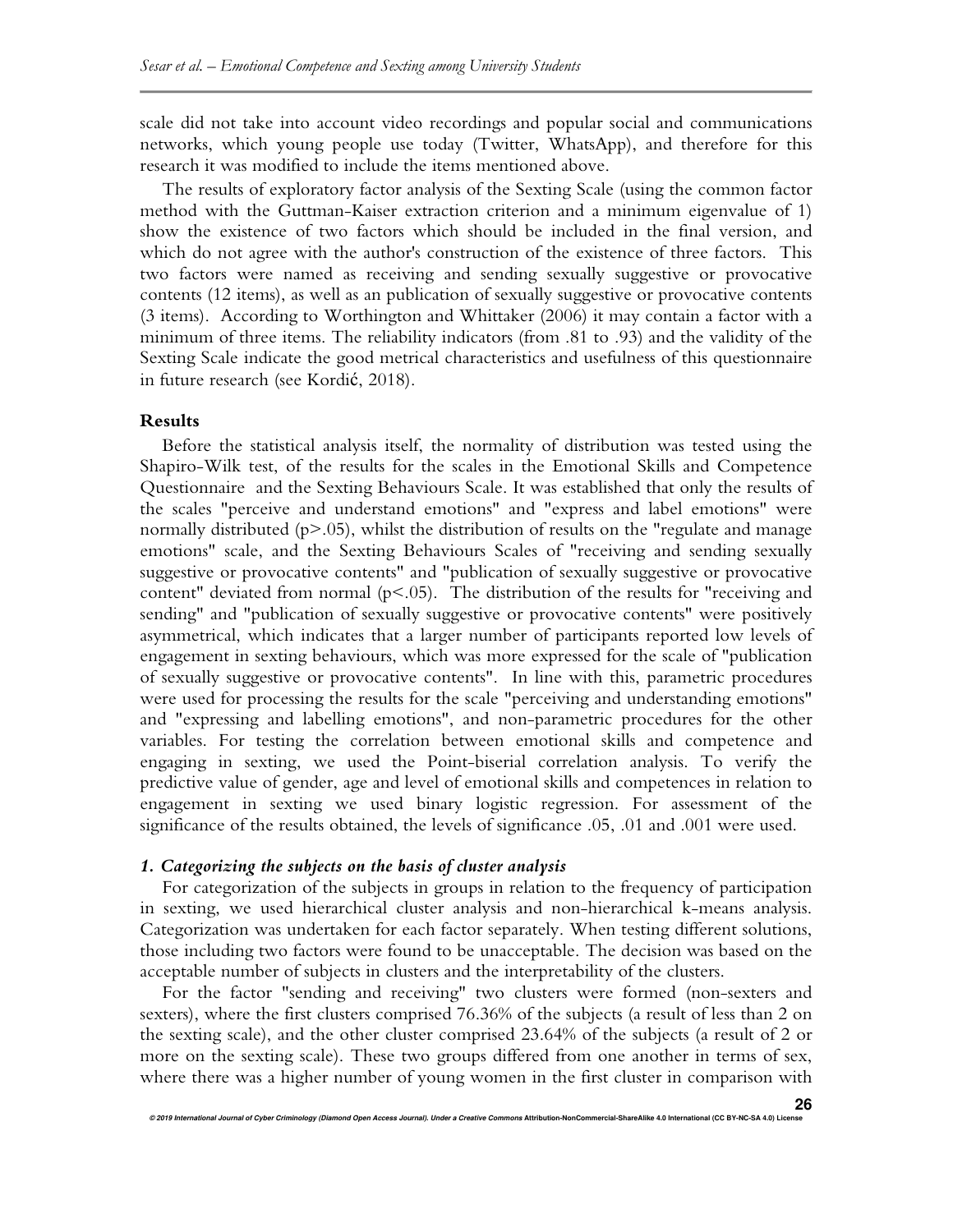

young men, and in the second cluster there was a higher number of young men in relation to young women  $(\chi^2(1, N=440) = 59.95; p<0.01)$ .

In the "publication" factor, the first cluster comprised 89.77% of subjects (a result of 1 on the sexting scale), and the second cluster comprised 10.23% of subjects (a score above 1 on the sexting scale). These two groups differed from one another in terms of sex, where there was a higher number of young women in the first cluster in comparison with young men, and in the second cluster there was a higher number of young men in relation to young women  $(χ2(1, N=440) = 28.83; p<0.01)$ .

The participants most often exchanged sexually explicit messages with people with whom they were in an intimate relationship (114 participants in the research), and with friends and people they liked (83 participants in the research), and least with people they were dating (38 participants). 229 participants had not exchanged sexually suggestive contents.

For exchanging messages with sexually suggestive or provocative contents, the most frequently used applications were WhatsApp (171 participants), Facebook (59 participants), Instagram (39 participants), Snapchat (37 participants), SMS (11 participants) and four participants each used Twitter and e-mail.

The average number of people with whom the participants exchanged sexually suggestive or provocative contents was:  $M=1.78$  (SD=3.44, min=1, max=25).

#### *2. Testing differences in sexting and in emotional skills and competences in relation to sex*

The differences in engagement in sexting in relation to sex were tested using the Mann-Whitney U test. The results shown in Table 1 show that young men engage in receiving and sending and in publishing sexually suggestive or provocative contents more often than young women. Major differences were noticed in receiving and sending sexually suggestive or provocative contents.

By examining the significance of the differences in emotional skills and competences between young men and young women using the Mann-Whitney U test (Table 1) it was established that young men and young women differ in the regulation and management of their emotions, where young women have a greater perceived ability to regulate and manage their emotions than young men. Further, using the Student's T-Test, it was established that young men and young women differ significantly in perceiving and understanding emotions, where young women also have higher results. Using the Student's  $T - Test$ , no difference was found in expressing and labelling emotions in relation to sex.

## *3. Testing differences in emotional skills and competences between subjects who sext and those who do not*

The differences in emotional skills and competences in relation to the sexting categories (non-sexters and sexters) were tested using the Mann-Whitney U test. The results shown in Table 2 show difference in perceiving and understanding emotions, and in regulation and management of emotions, regarding the sexting category Participants who don't sexts were more successful in perceiving and understanding emotions, and had a greater ability to regulate and manage emotions.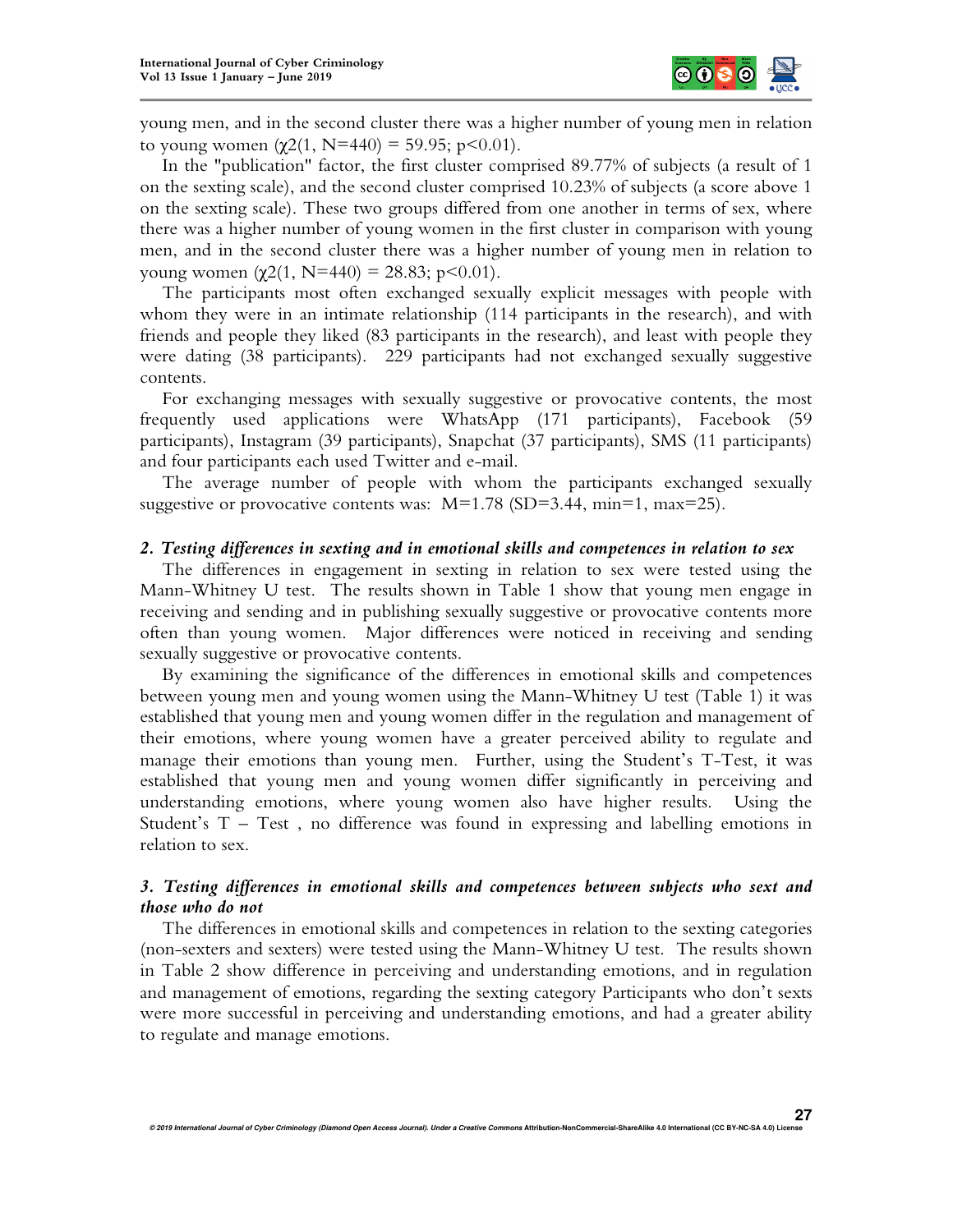|                                             | Sex              |            |           |            |                |                  |
|---------------------------------------------|------------------|------------|-----------|------------|----------------|------------------|
|                                             | Young women      |            | Young men |            |                |                  |
|                                             | Mdn              | <b>IQR</b> | Mdn       | <i>IQR</i> | Ζ              | $\boldsymbol{P}$ |
| Receiving and sending                       | 1.08             | .33        | 1.75      | 1.35       | $-8.36$        | $.00$ ***        |
| Publishing                                  | 1.00             | .00        | 1.00      | .00        | $-5.47$        | $.00$ ***        |
| Regulation<br>and<br>management of emotion  | 59.00            | 9.00       | 59.00     | 13.00      | $-2.00$        | $.04*$           |
|                                             | $\boldsymbol{M}$ | <b>SD</b>  | $M_{\rm}$ | <b>SD</b>  | $\mathfrak{t}$ | $\boldsymbol{P}$ |
| Perceiving<br>and<br>understanding emotions | 54.88            | 6.83       | 51.29     | 8.41       | $-4.94$        | $.00$ ***        |
| Expressing and labelling<br>emotions        | 48.23            | 7.41       | 47.62     | 7.64       | $-.84$         | .39              |

## **Table 1. Differences in engagement in sexting and emotional skills and competence in relation to sex**

 $*_{p<.05}$ ; \*\*\*p<.001

A further analysis of the results showed that there were significant differences in all subscales of emotional competence in relation to participation in publication of sexually suggestive or provocative contents (Table 3). Young people who were not participate in sexting were more successful at perceiving and understanding emotions, in expressing and labelling emotions, and had a greater ability to regulate and manage emotions in comparison to young people who sexts.

## *4. Examining the relationship between emotional skills and competences and engagement in sexting*

 The correlation between emotional skills and competences and sexting categories (non-sexters and sexters) were tested using the Point-biserial correlation analysis. The results shown in Table 4 show statistically significant negative correlation between emotional skills and competences and the sexting categories, and receiving and sending as well as publication of sexually suggestive or provocative contents. The results obtained suggest that the subjects who have higher levels of emotional competence, receive and send sexually suggestive or provocative contents to a lesser extent, and also publicize sexually suggestive or provocative contents to a lesser extent. Medium correlations were noticed in the factor of publication of sexually suggestive or provocative contents.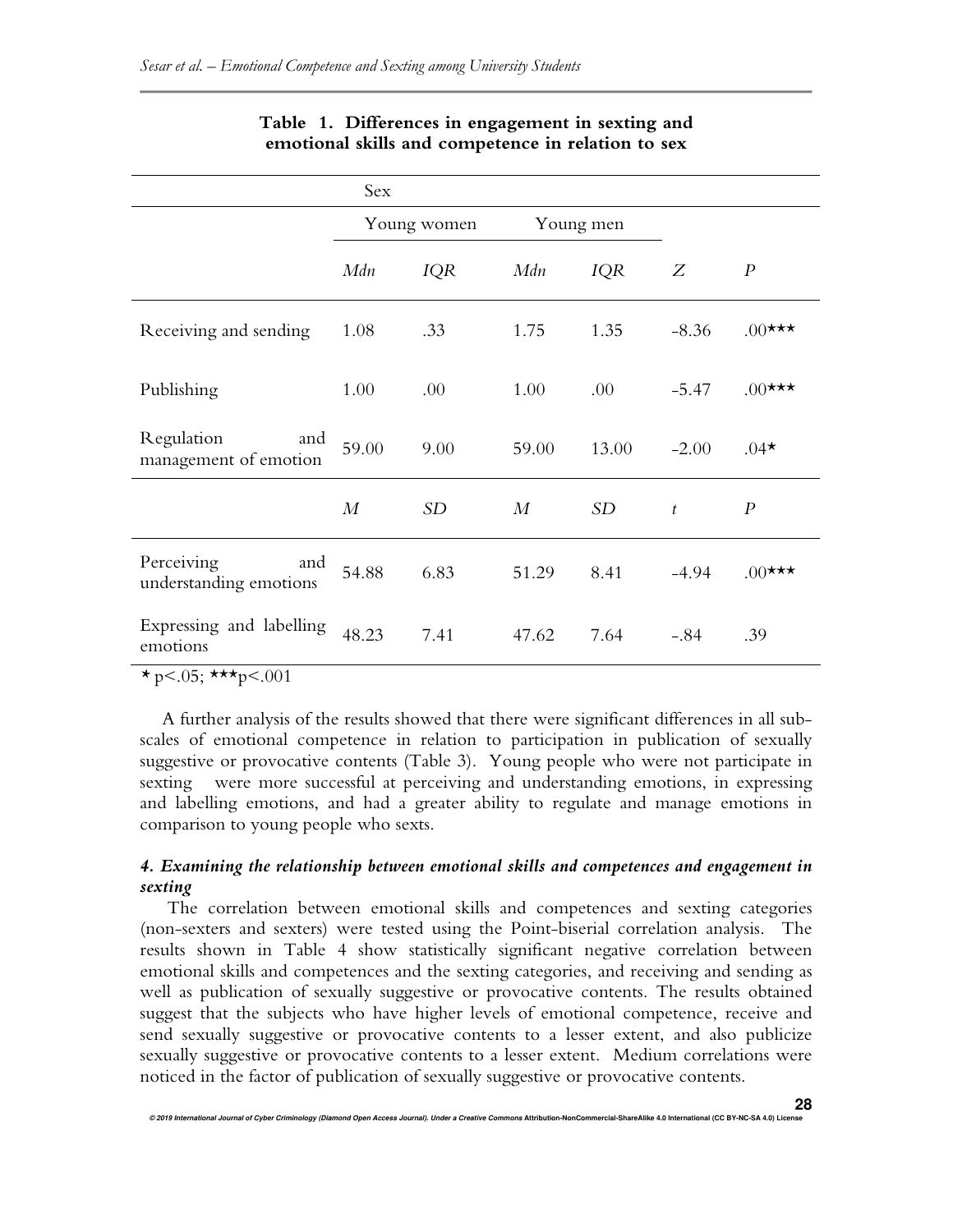

## **Table 2. Differences in emotional skills and competences in relation to the sexting categories (non-sexters and sexters) for receiving and sending sexually suggestive or provocative contents**

|                                                | Receiving and sending   |            |                     |            |         |                  |  |  |  |  |
|------------------------------------------------|-------------------------|------------|---------------------|------------|---------|------------------|--|--|--|--|
| Emotional skill and competence                 | Non-sexting<br>category |            | Sexting<br>category |            |         |                  |  |  |  |  |
|                                                | Mdn                     | <b>IQR</b> | Mdn                 | <b>IQR</b> | Ζ       | $\boldsymbol{P}$ |  |  |  |  |
| understanding<br>Perceiving<br>and<br>emotions | 54.00                   | 10.00      | 50.00               | 11.00      | $-4.75$ | $.00$ ***        |  |  |  |  |
| Expressing and labelling emotions              | 48.00                   | 9.00       | 46.50               | 13.00      | $-1.62$ | $\therefore$ 11  |  |  |  |  |
| Regulation and management of<br>emotions       | 59.00                   | 9.00       | 56.00               | 14.00      | $-3.79$ | $.00$ ***        |  |  |  |  |
| *** $p < .001$                                 |                         |            |                     |            |         |                  |  |  |  |  |

## **Table 3. Differences in emotional skills and competences in relation to the sexting categories (non-sexters and sexters) for publishing sexually suggestive or provocative contents**

|                                                | Publishing              |            |                     |            |         |                  |
|------------------------------------------------|-------------------------|------------|---------------------|------------|---------|------------------|
| Emotional skill and competence                 | Non-sexting<br>category |            | Sexting<br>category |            |         |                  |
|                                                | Mdn                     | <b>IQR</b> | Mdn                 | <b>IQR</b> | Ζ       | $\boldsymbol{P}$ |
| Perceiving<br>and<br>understanding<br>emotions | 54.00                   | 10.00      | 45.00               | 11.00      | $-6.08$ | $.00$ ***        |
| Expressing and labelling emotions              | 48.00                   | 10.00      | 42.50               | 15.00      | $-3.90$ | $.00$ ***        |
| Regulation and management of<br>emotions       | 60.00                   | 9.00       | 50.50               | 14.50      | $-5.31$ | $.00$ ***        |
| *** $p < .001$                                 |                         |            |                     |            |         |                  |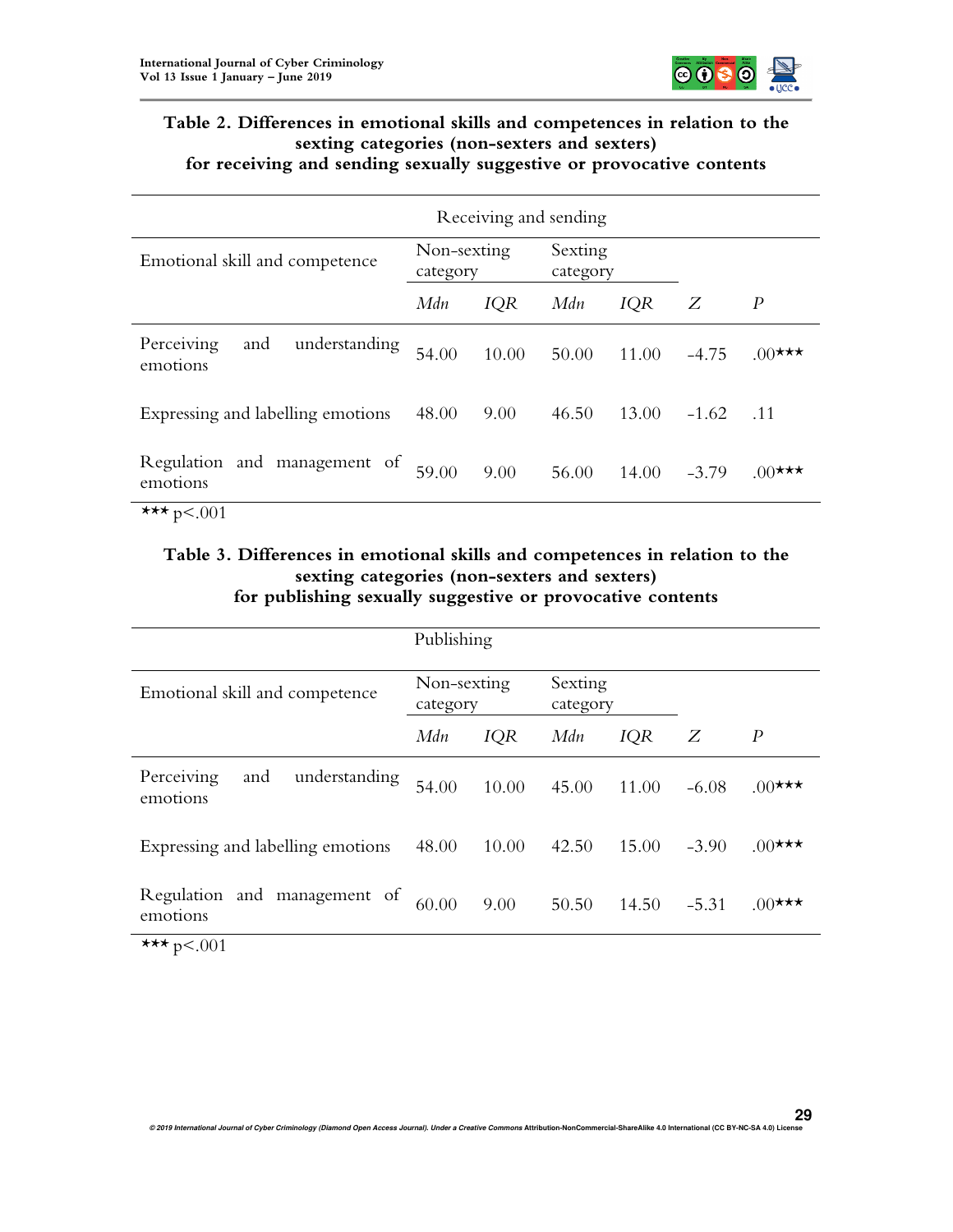| Emotional skill and competences |     |                                         |     |                                         |                                      |           |  |  |  |
|---------------------------------|-----|-----------------------------------------|-----|-----------------------------------------|--------------------------------------|-----------|--|--|--|
| Non-sexters<br>sexters          | and | Perceiving<br>understanding<br>emotions | and | and<br>Expressing<br>labelling emotions | Regulation<br>management<br>emotions | and<br>of |  |  |  |
| Receiving<br>sending            | and | $-24 \star \star$                       |     | $-0.09*$                                | $-23$ **                             |           |  |  |  |
| Publishing                      |     | $-.31**$                                |     | $-19$ <sup>**</sup>                     | $-31 \star \star$                    |           |  |  |  |

# **Table 4. Correlation coefficient between emotional skill and competences and sexting categories (non-sexters and sexters)**

 $\star_{p < .05}$ ;  $\star_{p < .01}$ 

| Predictors     | Receiving and sending |      |           |                     | Publishing       |      |          |                     |
|----------------|-----------------------|------|-----------|---------------------|------------------|------|----------|---------------------|
|                | $\boldsymbol{B}$      | S.E. | $\cal P$  | OR (95% CI)         | $\boldsymbol{B}$ | S.E. | $\cal P$ | OR (95% CI)         |
| Sex            | 1.63                  | .26  | $.00$ *** | $5.11(3.06 - 8.55)$ | 1.38             | .40  | $.00**$  | $3.97(1.83 - 8.63)$ |
| Age            | $.08\,$               | .07  | .27       | $1.08(.94 - 1.23)$  | .07              | .10  | .47      | $1.07(.89 - 1.30)$  |
| Perceiving and |                       |      |           |                     |                  |      |          |                     |
| understanding  | $-.04$                | .02  | .09       | $.96(.92 - 1.01)$   | $-.08$           | .03  | $.02*$   | $.92$ $(.87 - .99)$ |
| Expressing and |                       |      |           |                     |                  |      |          |                     |
| labelling      | .03                   | .02  | .18       | $1.03(.99 - 1.08)$  | .01              | .03  | .71      | $1.01(.95 - 1.08)$  |
| Regulation and |                       |      |           |                     |                  |      |          |                     |
| management of  | $-.06$                | .02  | $.01**$   | $.95(.91-.99)$      | $-.07$           | .03  | $.00**$  | $.93(.88 - .98)$    |
| emotions       |                       |      |           |                     |                  |      |          |                     |
| Cox & Snel R2  | .04                   |      |           |                     | .02              |      |          |                     |

# **Table 5. Result of binary logistic regression analysis**

 $\star_{p < .05;} \star \star_{p < .01;} \star \star \star_{p < .001}$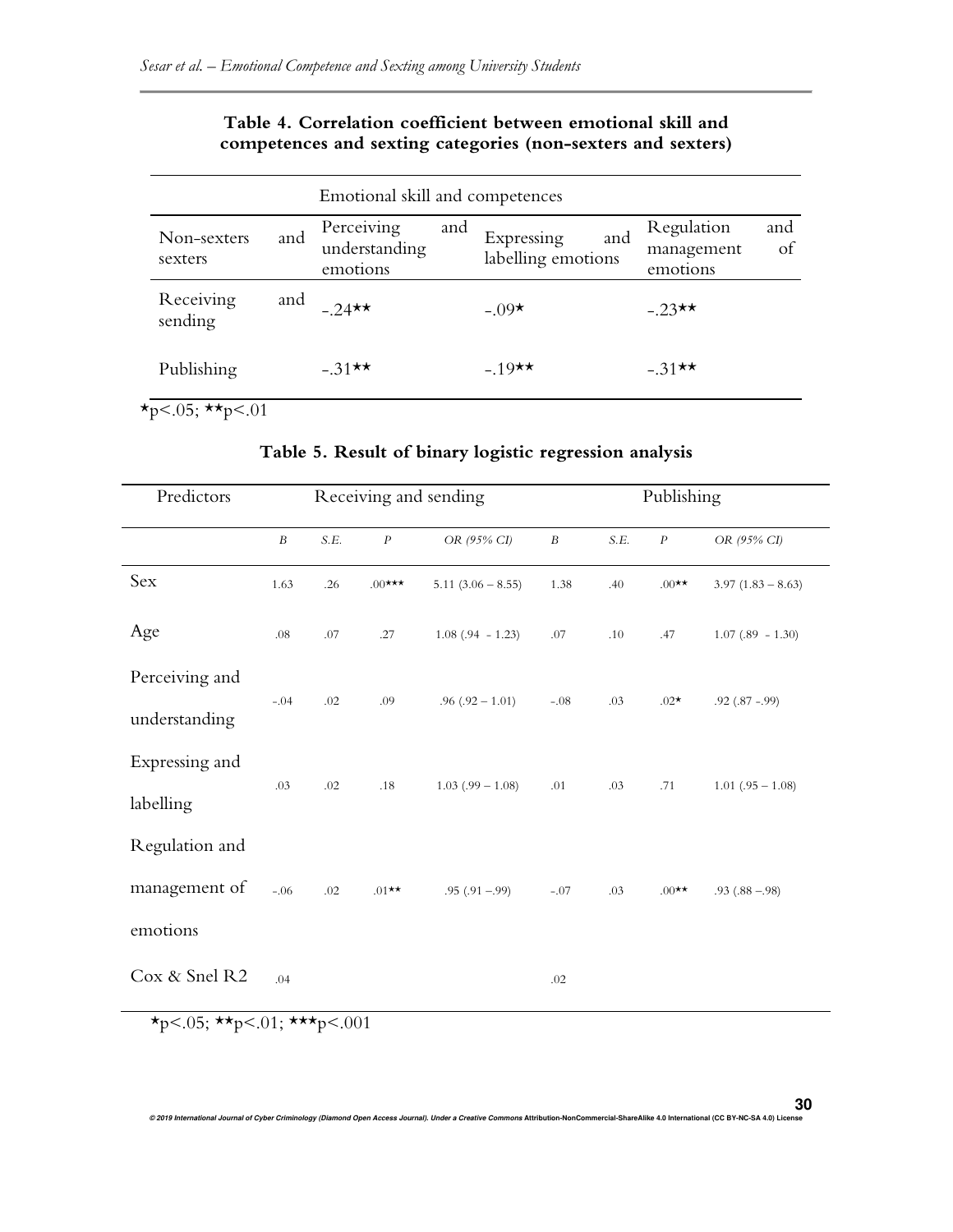

## *5. Testing the predictive contribution of gender, age and the level of emotional skills and competences to engaging in sexting*

The predictive value of gender, age and the level of emotional skills and competences in explaining sexting were tested using binary logistic regression (Table 5). The analysis was conducted whereby the criterion variable was sexting, or sending, receiving and publishing sexually suggestive or provocative contents (0-non-sexters, 1-sexters), and the predictor variables were gender, age and emotional skills and competences.

For receiving and sending, as well as publishing, the most significant predictor was shown to be sex, whereas age was not a predictor of engaging in sexting. In addition, regulation and management of emotions was a significant predictor for receiving and sending and publication of sexually suggestive or provocative contents. Perceiving and understanding emotions was a predictor for publishing sexually suggestive or provocative contents. It should be emphasized that model leaves a lot of variance in sexting behaviors unexplained.

## **Discussion**

The results of this research indicate that a total of 23.64% students received and sent, and 10.23% of them published sexually suggestive or provocative contents. In comparison with data from previous research on a sample of young people aged between 18 and 25, it may be concluded that the frequency of sexting in our research is lower than in previous research. The results of research conducted so far indicate that a significant proportion of young people engage in sexting, whereby between 43% and 80% of them have participated in some form of sexting at least once (Benotsch et al., 2013; Crimmins & Seigfried-Spellar, 2014; Dir et al., 2013; Gordon-Messer et al., 2013; Klettke et al., 2014). However, when comparing the results of this research with the results of other research the criterion must be taken into account that was used to categorize the subjects into groups in terms of the frequency of engaging in sexting (sexters/non-sexters). Whilst in a large amount of previous research participation in sexting was defined as engagement in some form of sexting behaviour at least once, in this research stricter criteria were used for categorizing subjects in terms of participation in sexting. This categorization, reached by cluster analysis, made it possible to separate two categories more clearly (sexters-nonsexters), that is, the sexters' category included people who were more active in this regard, so that people who were rarely involved in this behaviour were not included in the sexters group, which gave a better insight into the relationship of the variables being tested. Use of stricter criteria is also justified by the results of research by some other authors, who used several categories for categorizing the frequency of participation in sexting (Levine, 2013; Morelli et al, 2016), and they established that a high and medium level of participation in sexting was more linked with other problematic behaviour and that sexting practised on a low level cannot be defined as risky behaviour. Although less research into sexting has included an assessment of publication of sexually suggestive or provocative contents, the frequency of publication of that kind of content found in this research is in line with the findings of some previous research (Morelli et al, 2016). Participants most often exchanged sexually suggestive or provocative contents with persons with whom they were in an intimate relationship, which is in line with the results of previous research (Crofts et al., 2014; Weisskirch, & Delevi, 2011). Possible explanation for these results we can try to find in psychological correlates of sexting. One line of research posits that sexting can function as a readdurance seeking behavior and help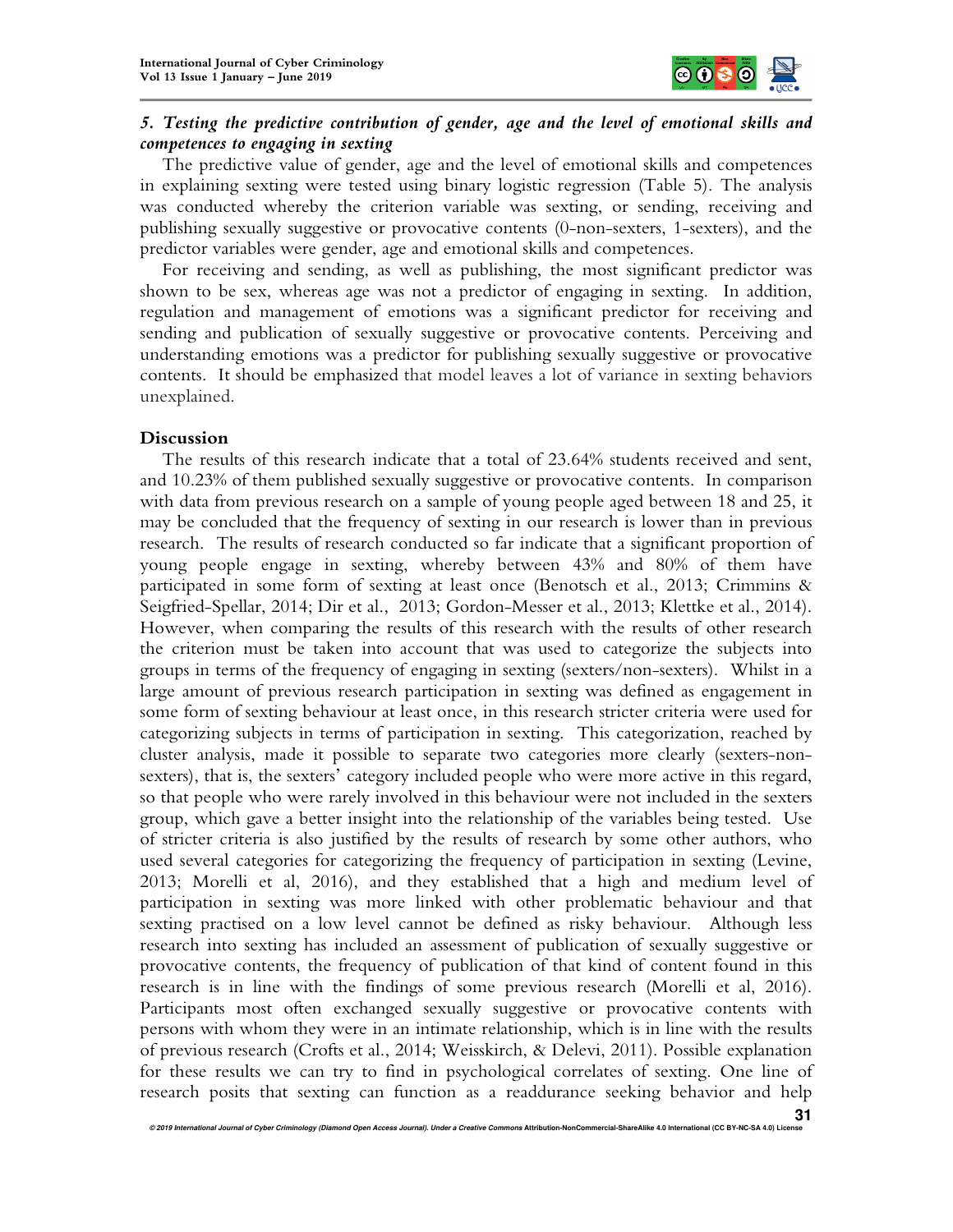alleviate relationship or sexual anxiety among anxiously attached individuals (Drouin & Tobin, 2014). This is confirmed in research of Weisskirch and Delevi (2011) conducted among 18-30 year olds. Attachment anxiety, in this research, was related to sending text messages propositioning sexual activity for individuals in relationships

The results of this research showed that young men, in comparison with young women, engage more often in receiving and sending, and in publication of sexually suggestive or provocative contents. Although the results of previous research did not give unanimous findings regarding sex differences, the results of this research as in line with the results of some previous research, which also showed that young men in general engage in sexting more often (Delevi & Weisskirch, 2013; Jonsson et al., 2014; Morelli et al., 2016; Strassberg et al., 2013). These findings may be explained by the existence of double standards related to sex, whereby young women are more often shamed for participating in sexting and they are usually the ones who bear the negative consequences (Albury, Crawford, Byron, & Mathews, 2013; Hasinoff & Shepherd, 2014; Karaian, 2014; Lee, & Crofts, 2015; Ringrose, Harvey, Gill, & Livingstone, 2013), which means that they engage in sexting less often than young men, or they are embarrassed to admit to it. On the other hand, the relative social acceptance of male sexuality leads to the fact that young men come under less pressure and condemnation from society. Moreover, research has shown that young men more often participate in exchanges of messages which were intended for someone else (Gordon-Messer et al., 2013; Lenhart, 2010.)

Further, sex differences have been found in some dimensions of emotional competence. Young women had higher results in perceiving and understanding emotions, and in regulating and management of emotions, but not in expressing and labelling emotions, where no difference was established in terms of sex. The results of previous research have indicated the superiority of the female sex in terms of emotional intelligence, where women have a more developed ability to establish emotional communication with their environment, they are more successful in understanding their own emotions and the emotions of other people, and they act in accordance with their emotions to a greater degree (Van Deursen, Bolle, Hegner, & Kommers, 2015). Sex differences may be explained by the influence of socialization, whereby girls are encouraged from the earliest age to express their emotions, whilst boys learn to be more restrained regarding emotions. In addition, one possible explanation for the sex differences found stems from the results of research which show that some areas of the brain are responsible for processing emotional information are slightly larger in women than in men (Baron-Cohen, 2003).

The results of this research expand the findings of previous research, which established a significant relationship between emotional skills and competence and sexting. The results showed that subjects who participate in exchanges of sexually suggestive or provocative contents are less successful in perceiving and understanding emotions, as well as in regulating and managing emotions. In line with these results, sex differences were found in sexting and emotional competences, that is, an additional reason for the fact that young women engage in sexting less may be that young women are more successful than young men in perceiving and understanding emotions, and in regulating and managing emotions. These results are in line with the results of previous research which found that young people who have a lower ability to perceive and understand emotions (Houck et al., 2014) and difficulties in regulating emotions (Currò, 2017; Houck et al., 2014, Trub,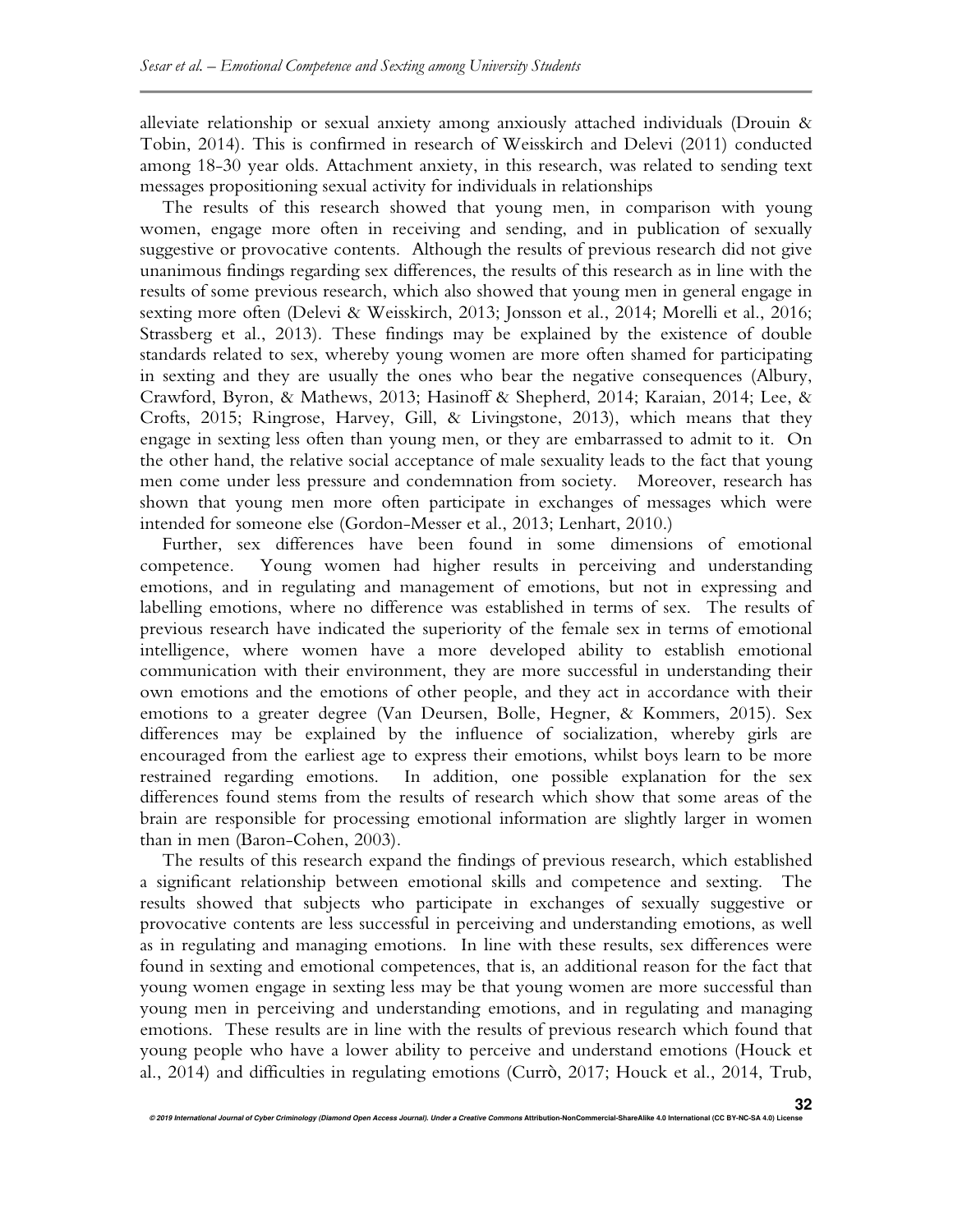

& Starks, 2017), engage in sexting to a greater extent. Deficits in these competences may hinder an appropriate reaction and lead to impulsive involvement in sexting. These results are in line with the conclusion proposed by Trub and Starks (2017), that sexting may represent an attempt to regulate or avoid negative emotions, acting in a similar way to engagement in other problematic behaviours in order to regulate negative emotions, such as substance abuse (Quinn, & Fromme, 2010), or sexually risky behaviour (Schachner, & Shaver, 2004).

In previous research examining the relationship between emotional competence and sexting, the ability to express and label emotions was not tested, which made it important to examine that relationship. However, a difference in the ability to express and label emotions in relation to participation in sexting was found in the publication of sexually suggestive or provocative contents, but not in receiving and sending that kind of content. As Houck et al. (2014) state, the relationship between sexting and a series of emotional difficulties indicates that young people with a deficit of emotional competence may have difficulties in communication, and therefore also in expressing their feelings about sexuality, which would lead them to use electronic forms of communication, such as sexting, in order to express themselves. The examination of the correlation between emotional competences and participation in sexting revealed a statistically significant negative correlation between all dimensions of emotional competence and participation in sexting, whereby greater reliability was found for publication of sexually suggestive or provocative contents.

Furthermore, a significant negative predictor of engagement in receiving and sending, as well as publication of sexually suggestive or provocative contents, was shown to be the ability to regulate and manage emotions, whilst the ability to perceive and understand emotions was shown to be a significant, although weak, negative predictor for publishing sexually suggestive or provocative contents. The difference between sending sexually suggestive or provocative contents and publishing that kind of content is that young people more often believe sending to be a relatively harmless form of communication (Strassberg et al., 2013), and they use it as a form of intimate communication with their partner. Therefore, the greater correlation found between emotional competences and publication may be explained by the fact that publication of that kind of content is more risky behaviour, which includes a broader audience, but also greater consequences.

## **Conclusion**

On the basis of the results of this research it may be concluded that young men engage more often in sexting, and that young women are more successful in perceiving and understanding emotions, and in regulation and management of emotions. The participants who took part in exchanging (receiving, sending and publicising) sexually suggestive or provocative contents were less successful in perceiving and understanding emotions, as well as in regulating and managing emotions, in comparison to the subjects who did not engage in exchanging that kind of content. Further, participants who took part in publication of sexually suggestive or provocative contents were less successful in expressing and labelling emotions in comparison to subjects who did not participate in that behaviour. Participation in sexting was statistically significantly negatively correlated to all dimensions of emotional competence. Finally, sex was shown to be a significant predictor for participation in sexting. The ability to regulate and manage emotions was a significant negative predictor for engaging in receiving and sending, as well as publishing sexually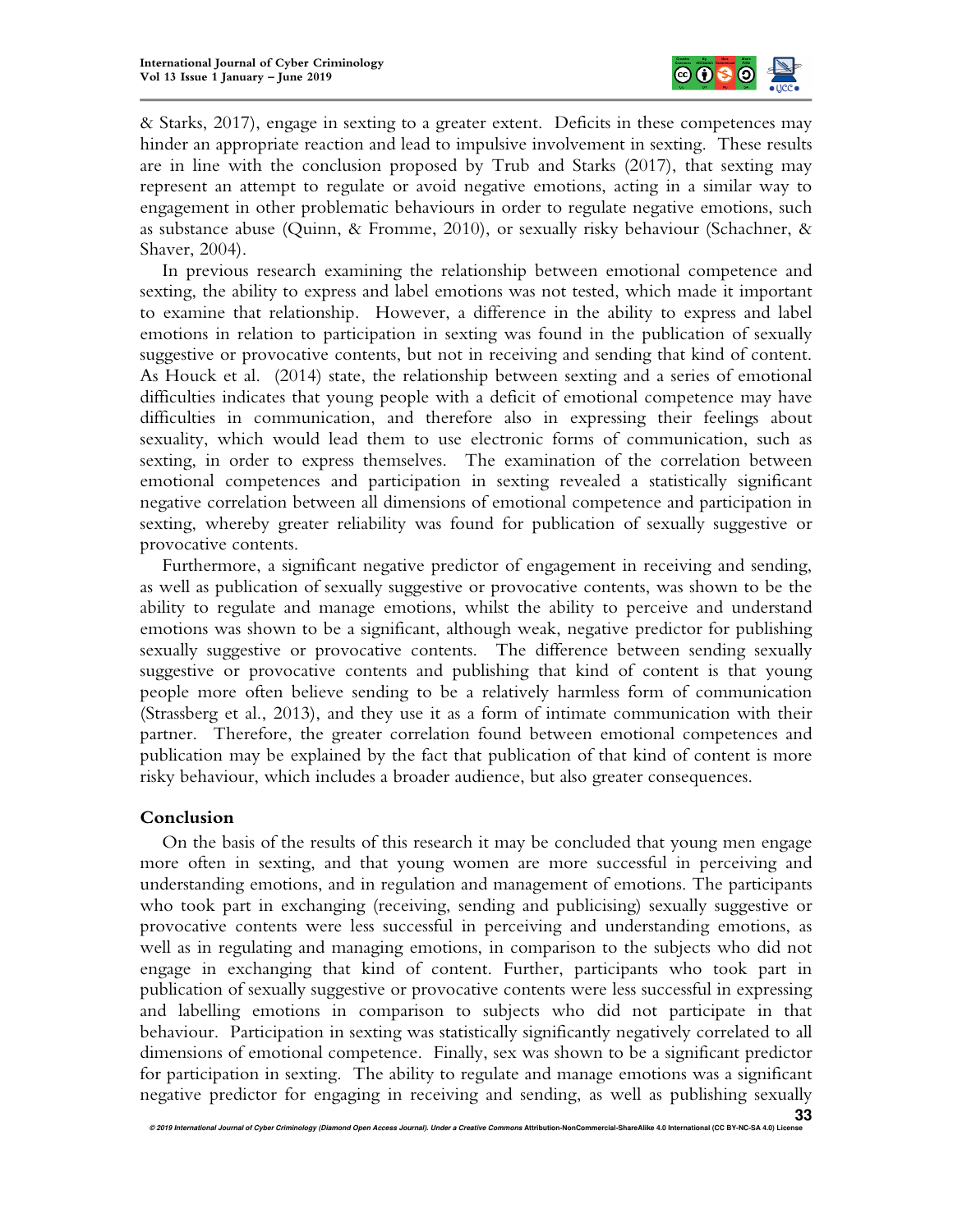suggestive or provocative contents. The ability to perceive and understand emotions was shown to be a significant negative predictor for publicising sexually suggestive or provocative contents.

In conclusion, it may be said that the results of this research indicate that sexting is not necessarily just another form of sexual expression in young people, but it is linked to difficulties in processing emotional information, which leads to young people engaging in sexting. The results obtained to a certain extent confirm the hypotheses and are in line with the understanding of sexting as risky behaviour which may be prevented by developing emotional skills and competences.

#### **Limitations of the Study**

This research had several limitations. One of the weaknesses of this research is related to the unclear definition of sexting. We did not clearly define "sexually suggestive or provocative" content, so subjects could have had different interpretations of what this content consists of. Also, whilst in some research it was clearly defined that the picture only contained people or a person they knew, in this test there was no emphasis on who was included in the content, so it is possible that some participants understood sexting to be the exchange of sexually explicit contents containing famous people, or sexually explicit contents they had taken from the internet or social networks, containing people they did not know personally.

Further, the sample of participants in this research does not represent the general population, which limits the possibility of generalization of the results obtained. Moreover, all the data were collected only by reporting, which has its own weaknesses, including the difficulties involved in perceiving one's own behaviour, and the need to give socially acceptable responses. Although the participants were guaranteed anonymity, due to the sensitivity of the subject it is possible that they did not respond completely honestly, which could have distorted the true relationship of the variables tested. Perhaps the results would have been different if emotional competence was measured by performance tests and not by self-assessment, which would certainly be good to verify in future research. In future research it would also be useful to test the circumstances of the exchange of sexually explicit contents, but also the attitudes of young people about sexting, to be able to understand better the gender differences found.

Furthermore, the results could not reflect the actual relationship between emotional intelligence and sexting. There may be also other factors that are associated with the emotional intelligence and sexting such as a social control. It can be possible that an influence of social control leads to both low emotional intelligence and high sexting among young men and high emotional intelligence and low sexting among young women. Future studies should test this.

#### **Acknowledgements**

*The authors are grateful to the study participants for their generous participation in this study.*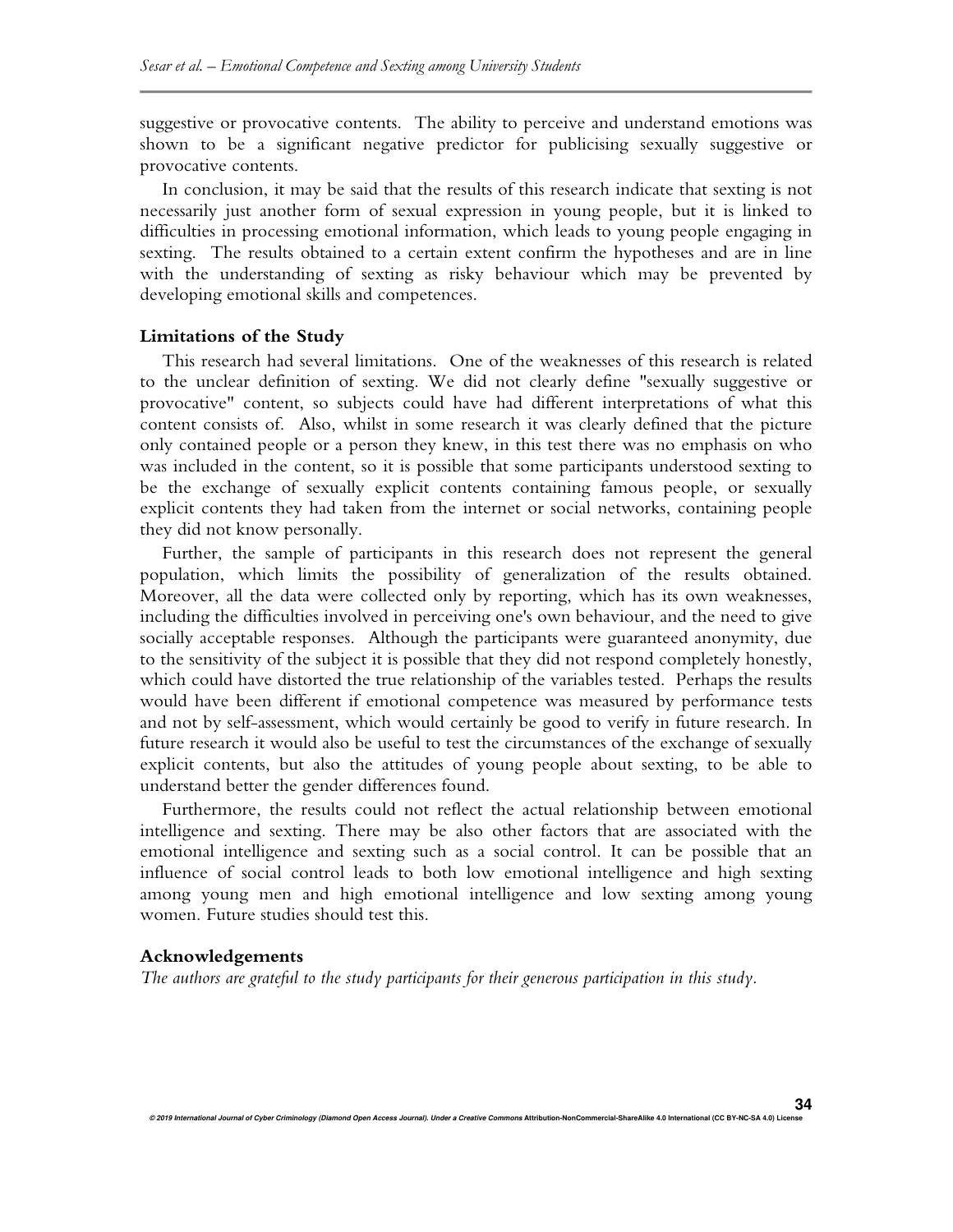

#### **References**

- lbury, K., Crawford, K., Byron, P., & Mathews, B. P. (2013). *Young people and sexting in Australia: Ethics, representation and the law.* Australia: University of New South Wales.
- Baron-Cohen, S. (2003). *The essential difference: the truth about the male and female brain*. New York: Basic Books.
- Barrense-Dias, Y., Berchtold, A., Surís, J. C., & Akre, C. (2017). Sexting and the definition issue. *Journal of Adolescent Health*, *61*(5), 544-554.
- Benotsch, E. G., Martin, A. M., Snipes, D. J., & Bull, S. S. (2013). Significant and nonsignificant associations between technology use and sexual risk: a need for more empirical attention. *Journal of Adolescent Health, 53*(1), 147–148.
- Chalfen, R. (2009). 'It's only a picture': sexting, 'smutty' snapshots and felony charges. *Visual Studies, 24*(3), 258-268.
- Cooper, K., Quayle, E., Jonsson, L., & Svedin, C.G. (2016). Adolescents and self-taken sexual images: A review of the literature. *Computers in Human Behavior, 55*, 706-716.
- Cooper, L. M., Wood, P. K., Orcutt, H. K., & Albino, A. (2003). Personality and the predisposition to engage in risky or problem behaviors during adolescence. *Journal of Personality and Social Psychology, 84*(2), 390-410.
- Crimmins, D. M., & Seigfried-Spellar, K. C. (2014). Peer attachment, sexual experiences, and risky online behaviors as predictors of sexting behaviors among undergraduate students. *Computers in Human Behavior*, *32*, 268-275.
- Crofts, T., Lee, M., McGovern, A., & Milivojevic, S. (2015). *Sexting and young people*. England: Palgrave Macmillan.
- Currò, F. (2017). *L'influenza della tecnologia nelle relazioni interpersonali: il caso del sexting*. Unpublished diploma thesis. Firenze: Scuola di psicologia.
- Dake, J. A., Price, J. H., Maziarz, L., & Ward, B. (2012). Prevalence and correlates of sexting behavior in adolescents. *American Journal of Sexuality Education, 7*(1), 1-15.
- Delevi, R., & Weisskirch, R. S. (2013). Personality factors as predictors of sexting. *Computers in Human Behavior*, *29*(6), 2589-2594.
- Dir, A. L., Coskunpinar, A., & Cyders, M. A. (2011). Sexting behaviors, alcohol use, and impulsivity. Retrieved from http://hdl.handle.net/1805/7549.
- Dir, A. L., Cyders, M. A., & Coskunpinar, A. (2013). From the bar to the bed via mobile phone: A first test of the role of problematic alcohol use, sexting, and impulsivityrelated traits in sexual hookups. *Computers in Human Behavior*, *29*(4), 1664-1670.
- Drouin, M., & Landgraff, C. (2012). Texting, sexting, and attachment in college students' romantic relationships. *Computers in Human Behavior*, 28(2), 444-449.
- Drouin, M., & Tobin, E. (2014). Unwanted but consensual sexting among young adults: Relations with attachment and sexual motivations. *Computers in Human Behavior*, *31*, 412-41.
- Gordon-Messer, D., Bauermeister, J. A., Grodzinski, A. & Zimmerman, M. (2013). Sexting among young adults. *Journal of Adolescent Health*, 52(3), 301-306.
- Hajncl, Lj., Takšić, V., & Kuprešak, T. (2008). *The role of emotional intelligence in various domains of well-being.* Paper presented at the 4th European Conference on Positive Psychology, Rijeka.
- Hasinoff, A., & Shepherd, T. (2014). Sexting in context: Privacy norms and expectations. *International Journal of Communication, 8,* 2932-2955.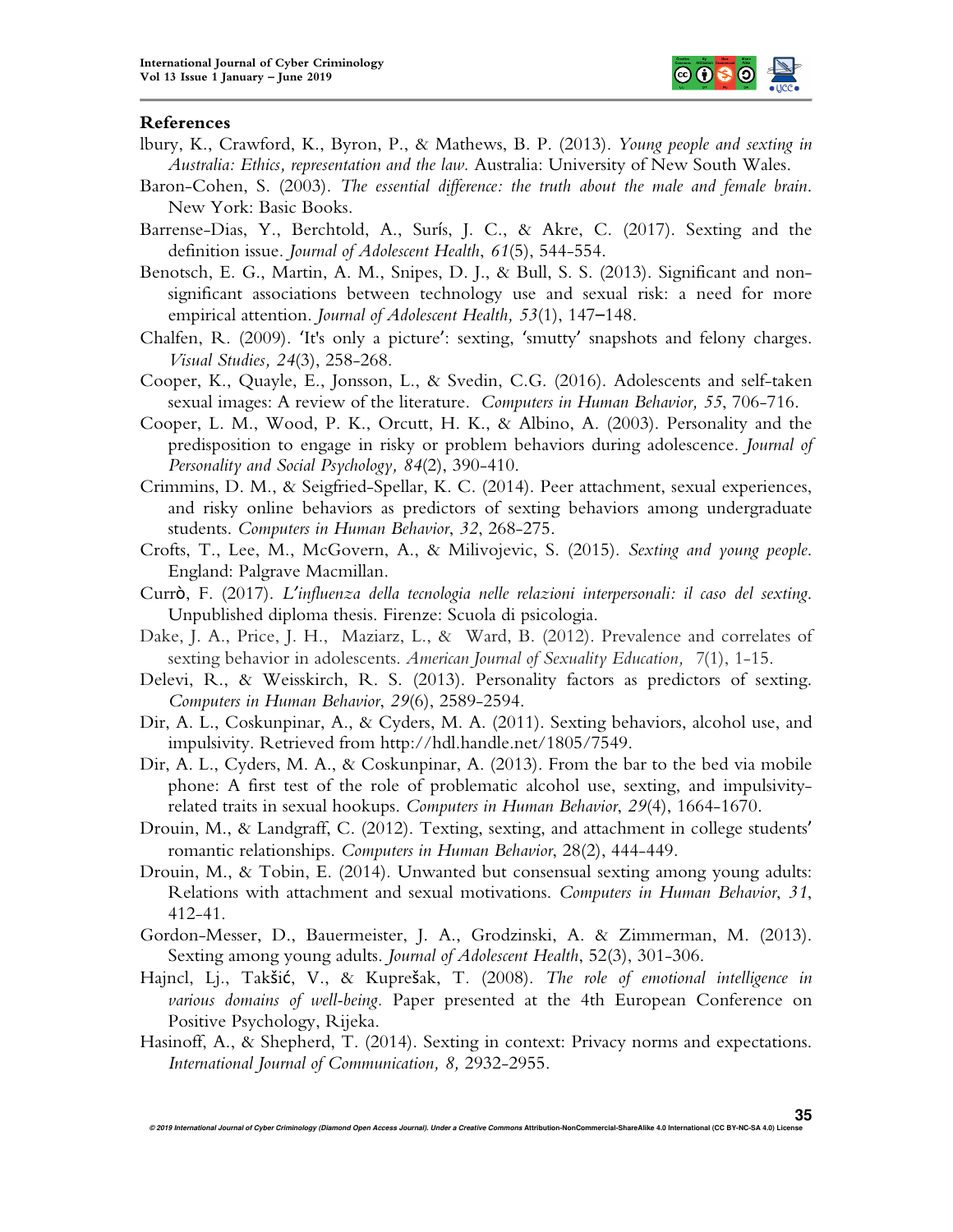- Hessler, D. M., & Katz, L. F. (2010). Brief report: associations between emotional competence and adolescent risky behavior. *Journal of Adolescence, 33*(1), 241-246.
- Houck, C. D., Barker, D., Rizzo, C., Hancock, E., Norton, A., & Brown, L. K. (2014). Sexting and sexual behavior in at-risk adolescents. *Pediatrics, 133*(2), 276-282.
- Hudson, H. K., Fetro, J. V., & Ogletree, R. (2014). Behavioral indicators and behaviors related to sexting among undergraduate students. *American Journal of Health Education*, *45*(3), 183-195.
- Jonsson, L. S., Priebe, G., Bladh, M., & Svedin, C. G. (2014). Voluntary sexual exposure online among Swedish youth–social background, Internet behavior and psychosocial health. *Computers in Human Behavior*, *30*, 181-190.
- Karaian, L. (2014). Policing 'sexting': Responsibilization, respectability and sexual subjectivity in child protection/crime prevention responses to teenagers' digital sexual expression. *Theoretical Criminology, 18*, 282-299.
- Kent, P., Heywood, W., Pitts, M. K., & Mitchell, A. (2015). Demographic and behavioural correlates of six sexting behaviours among Australian secondary school students. *Sexual health, 12*(6), 480-487.
- Klettke, B., Hallford, D. J., & Mellor, D. J. (2014). Sexting prevalence and correlates: A systematic literature review. *Clinical Psychology Review*, *34*(1), 44-53.
- Kordić, A. (2018). *Sexting and emotional skills and competence*. Unpublished diploma thesis. Mostar: University of Mostar.
- Lee, M., & Crofts, T. (2015). Gender, pressure, coercion and pleasure: Untangling motivations for sexting between young people. *British Journal of Criminology, 55*(3), 454-473.
- Lenhart, A. (2010). *Cell phones and American adults*. Pew American Life Project. Retreived from http://www.pewinternet.org/2010/09/02/cell-phones-and-american-adults/
- Levine, D. (2013). Sexting: a terrifying health risk… or the new normal for young adults? *Journal of Adolescent Health*, *52*(3), 257-258.
- Morelli, M., Bianchi, D., Baiocco, R., Pezzuti, L., & Chirumbolo, A. (2016). Sexting, psychological distress and dating violence among adolescents and young adults. *Psichothema, 28*(2), 137-142.
- Morris, A. S., Silk, J. S., Steinberg, L., Myers, S. S., & Robinson, L. R. (2007). The role of the family context in the development of emotion regulation. *Social Development (Oxford, England)*, *16*(2), 361–388.
- Quinn, P. D., & Fromme, K. (2010). Self-regulation as a protective factor against risky drinking and sexual behavior. *Psychology of Addictive Behaviors, 24*(3), 376.
- Reyns, B. W., Burek, M. W., Henson, B., & Fisher, B. S. (2013). The unintended consequences of digital technology: Exploring the relationship between sexting and cybervictimization. *Journal of Crime and Justice*, *36*(1), 1-17.
- Ricketts, M. L., Maloney, C., Marcum, C. D., & Higgins, G. E. (2015). The effect of internet related problems on the sexting behaviors of juveniles. *American Journal of Criminal Justice, 40*(2), 270-284.
- Ringrose, J., Harvey, L., Gill, R., & Livingstone, S. (2013). Teen girls, sexual double standards and 'sexting': Gendered value in digital image exchange. *Feminist Theory, 14*(3), 1-19.
- Roberts, Y. (2005). The one and only. *Sunday Telegraph Magazine*, 22.